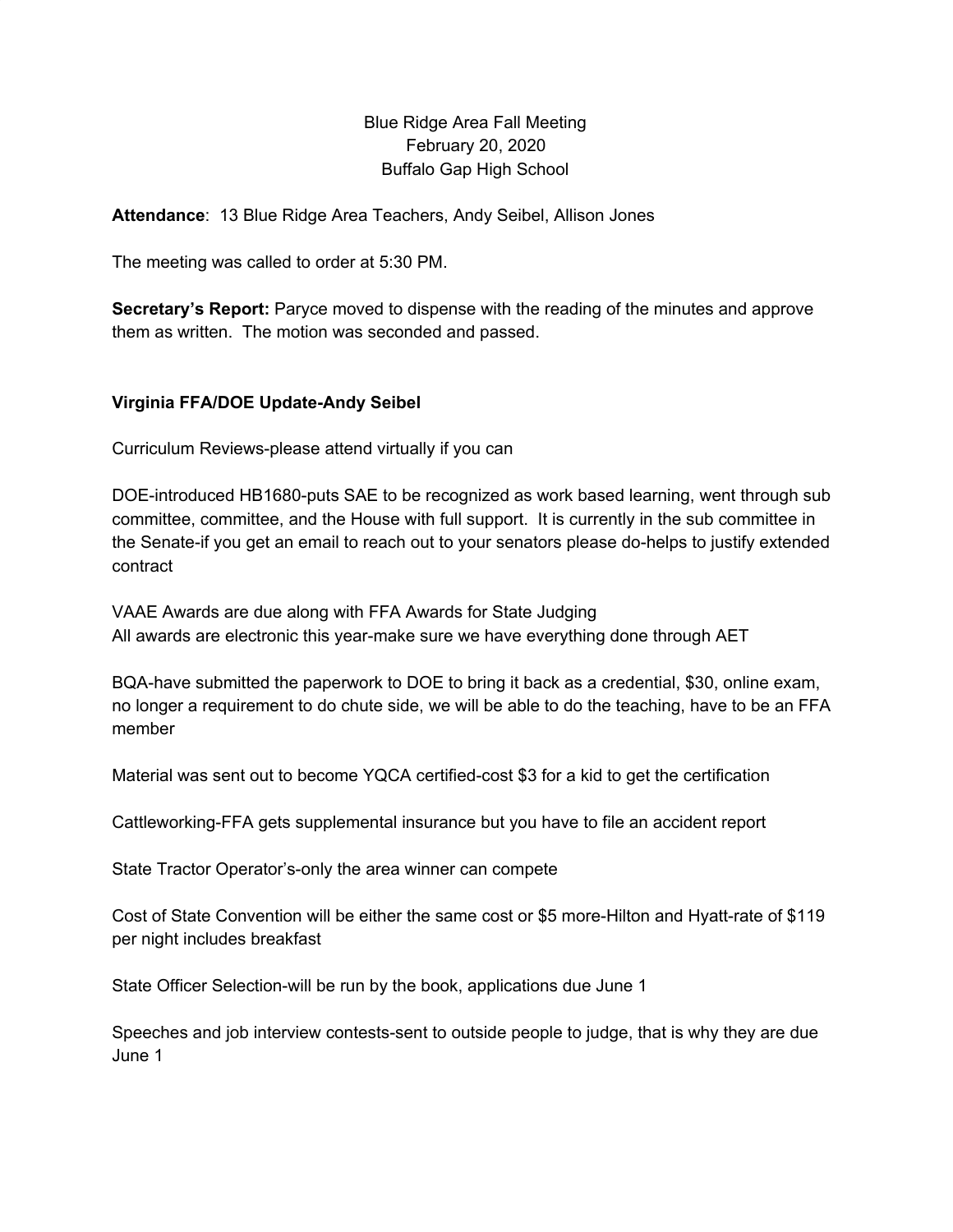FFA Camp-plan to pack meals again as a service project-will pack meals on Thursday-will need help if you are able, Turner's 55th year of being camp director

State Poultry Contest-Rockingham-make sure you get a receipt when registering

Summer VAAE Conference-Suffolk-Hilton Garden Inn-rate includes breakfast Trying to offer a drone certification course on Sunday and Monday-hopefully it will be no cost Monday-Busch Gardens tour-will allow you and family to get in for a reduced rate Tuesday-tours Wednesday-banquet

State Officer Team-one student is legally blind, must be size 48 font, give things to him ahead of time if possible

Will have the same hotel at National Convention for 2 more years, trying to move the sessions back to the basketball arena

Allison is working part time for FFA and Ag in the Classroom

Think about using Judging Card for Area Rally, \$1/form, probably too late for this year

## **Board of Directors Update-Cindy Vance**

-If you have any concerns please let Cindy know, she can request a conference call with the Board if it is an immediate concern

-State Awards Judging is April 21 and 22-applications need to be given to Cindy, Blair, or Cole before April 21

#### **Advisory Council-Blair**

-Need for written feedback for state winning teams, Agriscience Fair, National Chapter-Cindy will take this back to the Board

Paryce-Agriscience Fair Ambassador Program-\$3000 stipend, deadline is March 3 or 4

## **Area Rally**

-Christy has worked with her career coach to do Ag Reality Town

-Public Speaking-manuscripts due to Janae by February 28-if they are late the student gets a zero, first and second place from Federation are allowed to compete

Mock Contests -Discussion Meet-Young Farmers -Soils-Matt Rider -Milk Quality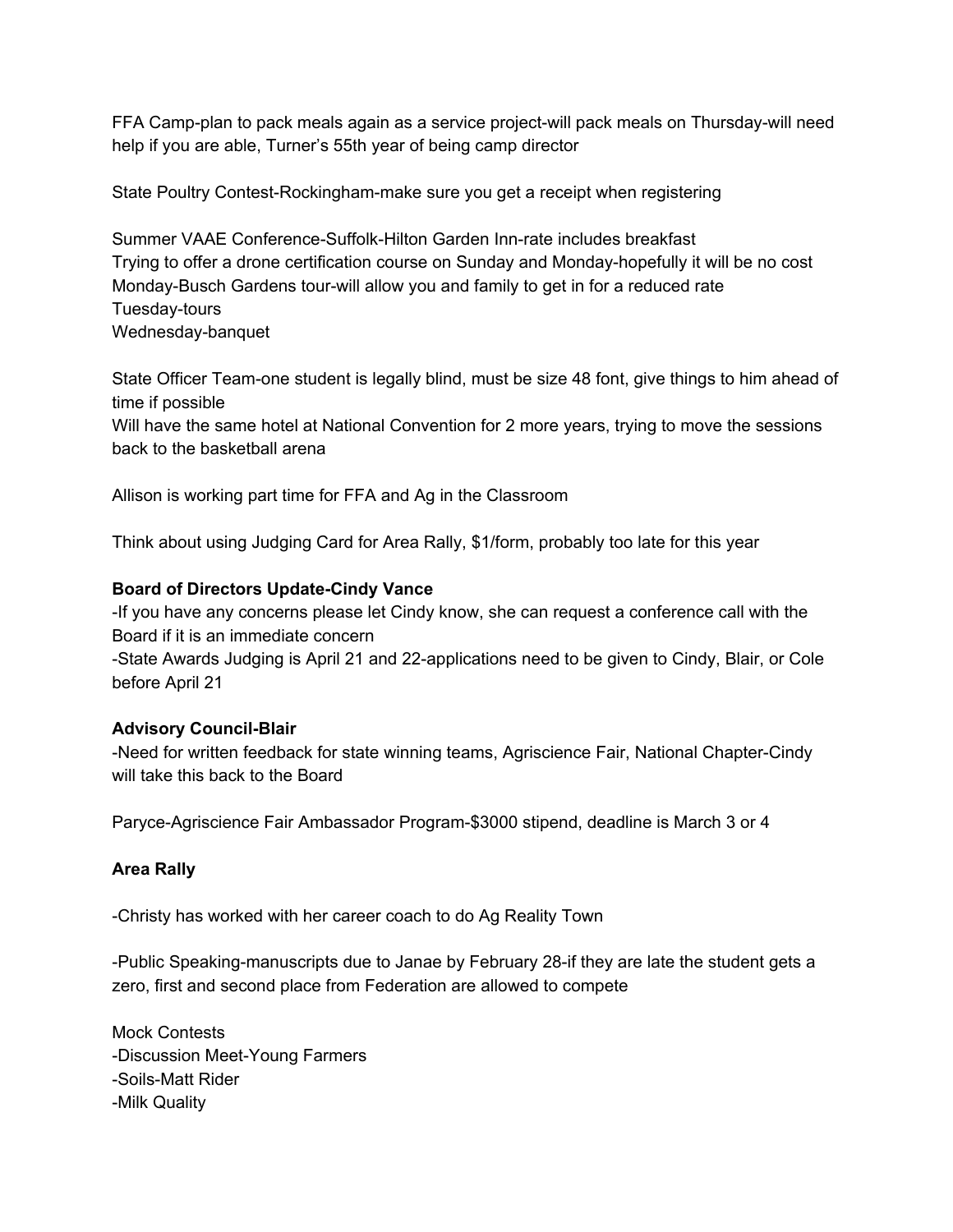Official Contests/Workshops -Tractor Driving-Brian Crickenberger and Cole Ramsey -Small Engines-Barry Gray and Herb Hoffeditz -Public Speaking-Janae Pettit and Codi Jo Wheelbarger -State Officers will have 2 workshops

Middle School Mock CDE-Mr. Brown and Mr. Hisghman will set up contest materials from last year and students can rotate around to look at different contests, quiz bowl type tournament with questions from all CDEs

-Paryce will be sending out registration next week-will be due March 3, max of 10 students per chapter not including those competing

-Advisor to Assist Officers the day of rally/order pins/contacting BRCC-should it be the Federation officer team and advisor that is running rally or the Vice President of Blue Ridge Area

Codi Jo Wheelbarger made a motion for the Vice President of the Blue Ridge Area to be in charge of Area Rally (ordering pins and coordinating location) and it was seconded. Motion passed

-Broadway HS-getting flack for missing days, were told they were only allowed to send one teacher if they are only bringing 10 students-look into fire code for Multipurpose room and raising the limit of bringing 10 students

Ag Reality Town-Christy may send out an email asking for helpers with this

-Each student needs a penny-Christy will get pennies using area account

#### **Rough Draft Schedule for Rally**

9:00-9:30 Registration

9:30-9:45 Welcome, Opening Ceremony, Announcements, Opening Greetings from Jennifer Armstrong

9:50-11:15 Career Development Events, Mock and Official

11:20-11:35 Ag Reality Town Prep all at once in the large multipurpose room (Power Point walk through to get their "life" set up)

11:40-12:40 MS Ag Reality Town/HS Lunch

12:45-1:45 HS Ag Reality Town/MS Lunch